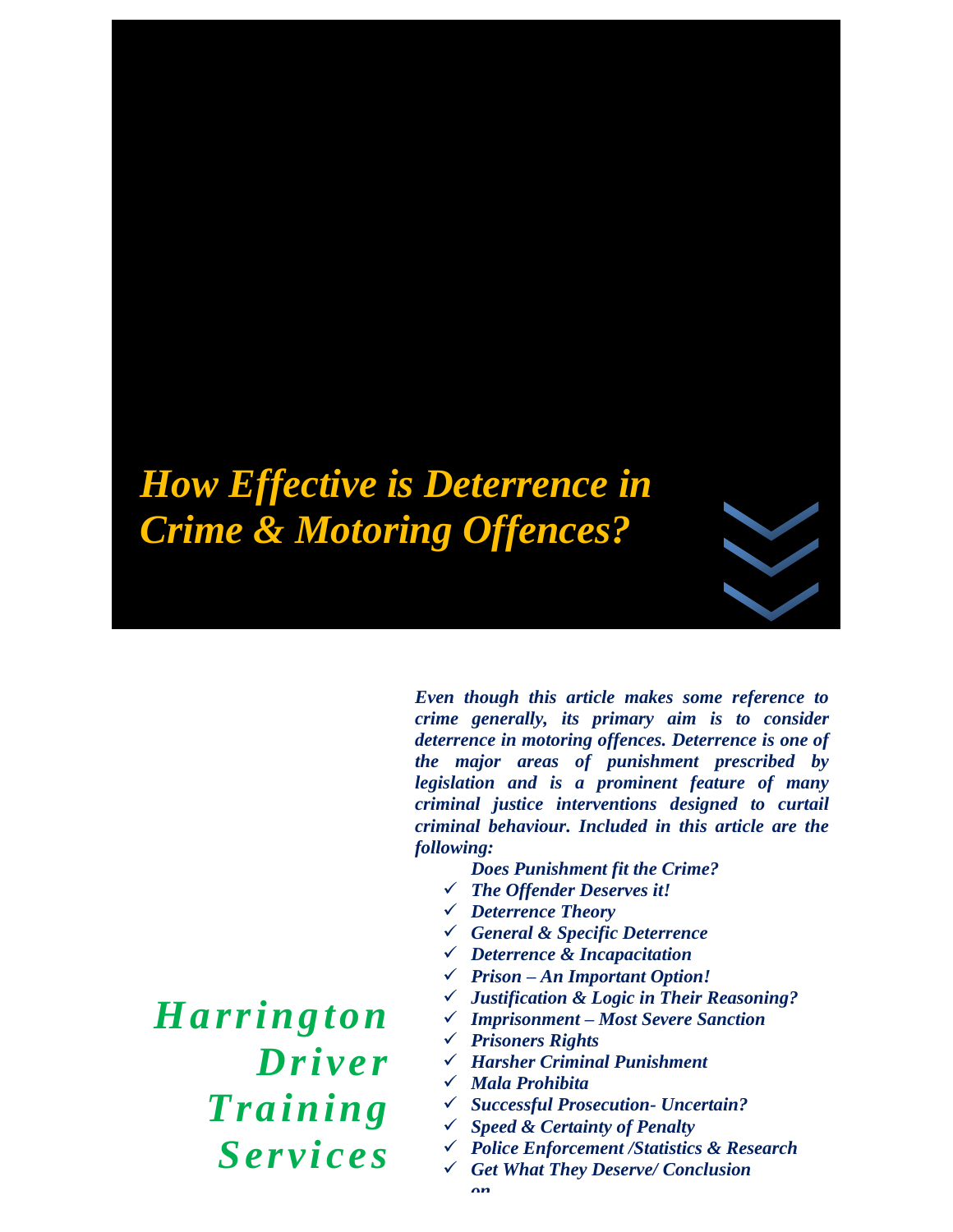*"……in examining the pains of imprisonment as they exist today, it is imperative that we go beyond the fact that severe bodily suffering has long since disappeared as a significant aspect of the custodians' regime, leaving behind a residue of apparently less acute hurts such as the loss of liberty, the deprivation of goods and services, the frustration of sexual desire, and so on. These deprivations or frustrations of the modern prison may indeed be the acceptable or unavoidable implications of imprisonment, but we must recognise the fact that they can be just as painful as the physical maltreatment which they have replaced. […] Such attacks on the psychological level are less easily seen than a sadistic beating, a pair of shackles on the floor, or the caged man on a treadmill, but the destruction of the psyche is no less fearful than bodily affliction". (Sykes 1958: 64) <sup>1</sup>*

#### *Introduction*

I

In December 2017, A Thai man named Phudit Kittitradilok was convicted of swindling 2,400 people out of 574 million baht (£13 million) in a Ponzi scheme that promised high return investments. He was sentenced to a staggering 13,275 years in prison – an amount of time longer than the entire Neolithic era. But in actuality, thanks to Thailand's penal code that limits prison sentences, Kittitradilok will end up serving only 20 years. Still, there's something about the idea of a long prison sentence that gives the impression that justice is being served. And while Kittitradilok's case was mostly optics, plenty of people around the world really do spend their whole lives behind bars. When a lawbreaker is apprehended, prosecuted and taken to court and when the judge hands down a prison sentence, there are four main criteria that make up the decision:

- **Retribution** punishing the person for doing something wrong.
- *Rehabilitation* correcting problematic behaviour.
- *Safety* keeping threats out of the community and
- *Deterrence* making sure, both they, and others, are scared off of breaking the law in the future.

<sup>1</sup> Dr. Ben Crewe. Institute of Criminology, University of Cambridge, UK. *Sykes and 'The Pains of Imprisonment'* (Sykes 1958:64)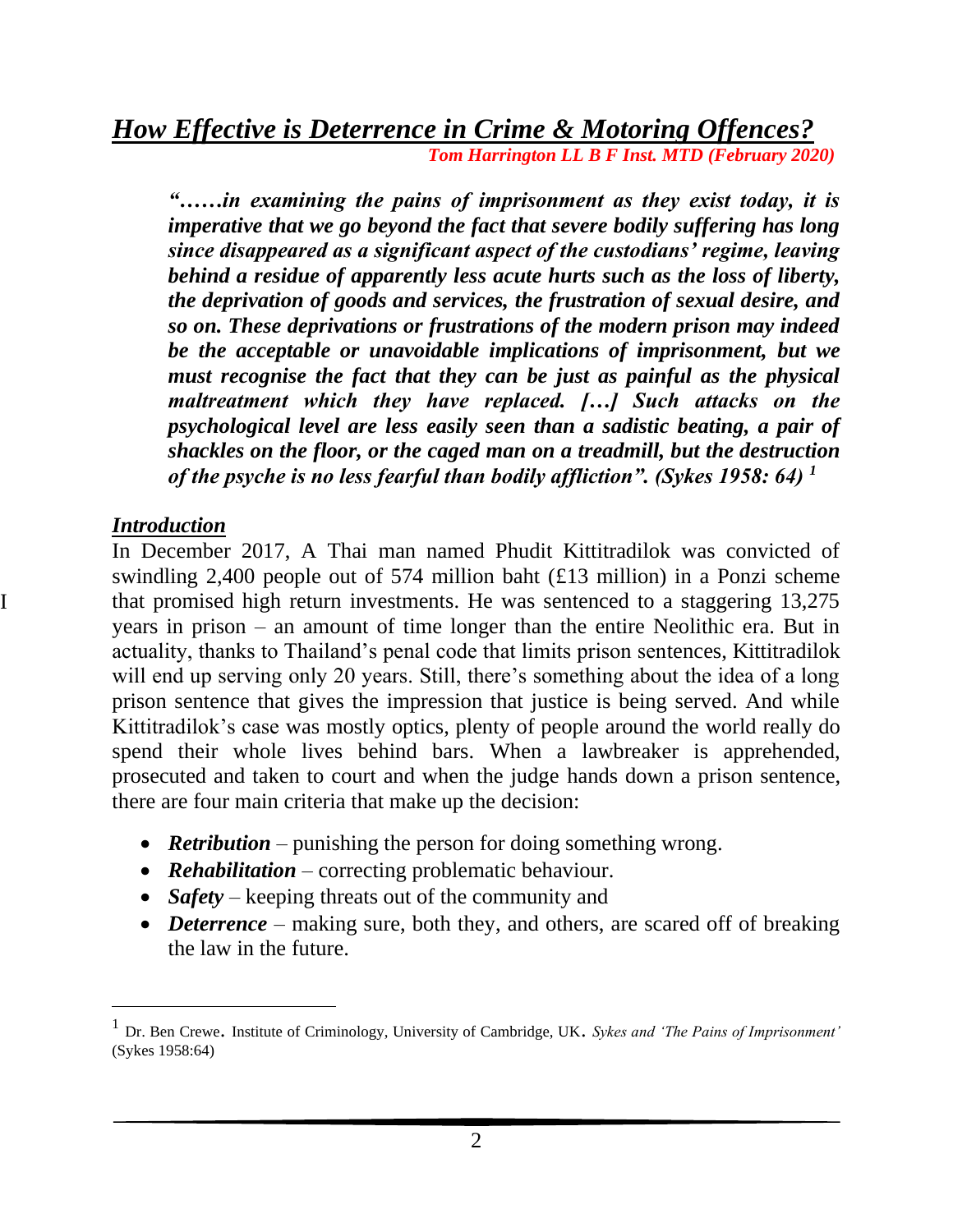Also, judges have to balance many other factors when making sentencing decisions, generally encompassing the protection of the public, the seriousness of the offence and the personal circumstances of the offender. The personal circumstances of the offender could be that he is married with children. The effect of a sentence or other judicial decisions of people other than the offender are sometimes referred to as "collateral consequences", "collateral damage" or "third party impact". There is a wealth of research demonstrating that these decisions can have a significant, even a traumatic impact on the offender's dependants – especially his children. Have you ever wondered why we legally punish people? There are many possible answers, all under dispute. First, some people favour punishment as a form of deterrence*.* That is, if I see another member of my community being punished by imprisonment for performing some illegal action e.g. vehicular homicide, dangerous driving or armed robbery, I may think twice about doing the same thing because I don't want to end up in jail. Second, some argue that punishment is justified as an expression of condemnation of the act in question. We as a society punish as a way of saying, in a strong manner, *"We morally disapprove of this action."* A third justification offered for punishment, closely tied to the second, is that it is a form of moral [education.](https://www.psychologytoday.com/us/basics/education) The offender is punished so that he will learn that the action he did was wrong, and then apply this lesson to his life in the future.

# *Does Punishment Prevent Crime?*

Three enduring questions have occupied centuries of scholarship on crime and punishment. Does punishment prevent crime? How does punishment prevent crime? And should punishment be used to prevent crime? In Ireland and the Great Britain, the criminal justice system dispenses justice by apprehending, prosecuting, and punishing individuals who break the law, for example, drunk driving, drug driving, vehicular manslaughter, reckless driving, speeding, breaking and entering etc. These activities may prevent crime by three distinct mechanisms incapacitation, general deterrence, and specific deterrence. Convicted offenders are sometimes punished with imprisonment. Incapacitation concerns crimes averted by their physical isolation during the period of their incarceration. Deterrence is one of the major areas of punishment prescribed by legislation and is a prominent feature of many criminal justice interventions designed to curtail criminal behaviour. It assumes that crime is a rational decision-making process in which potential offenders weigh the costs and benefits associated with an illegal act. If the anticipated costs are greater than the anticipated rewards, individuals will choose not to engage in the prohibited behaviour.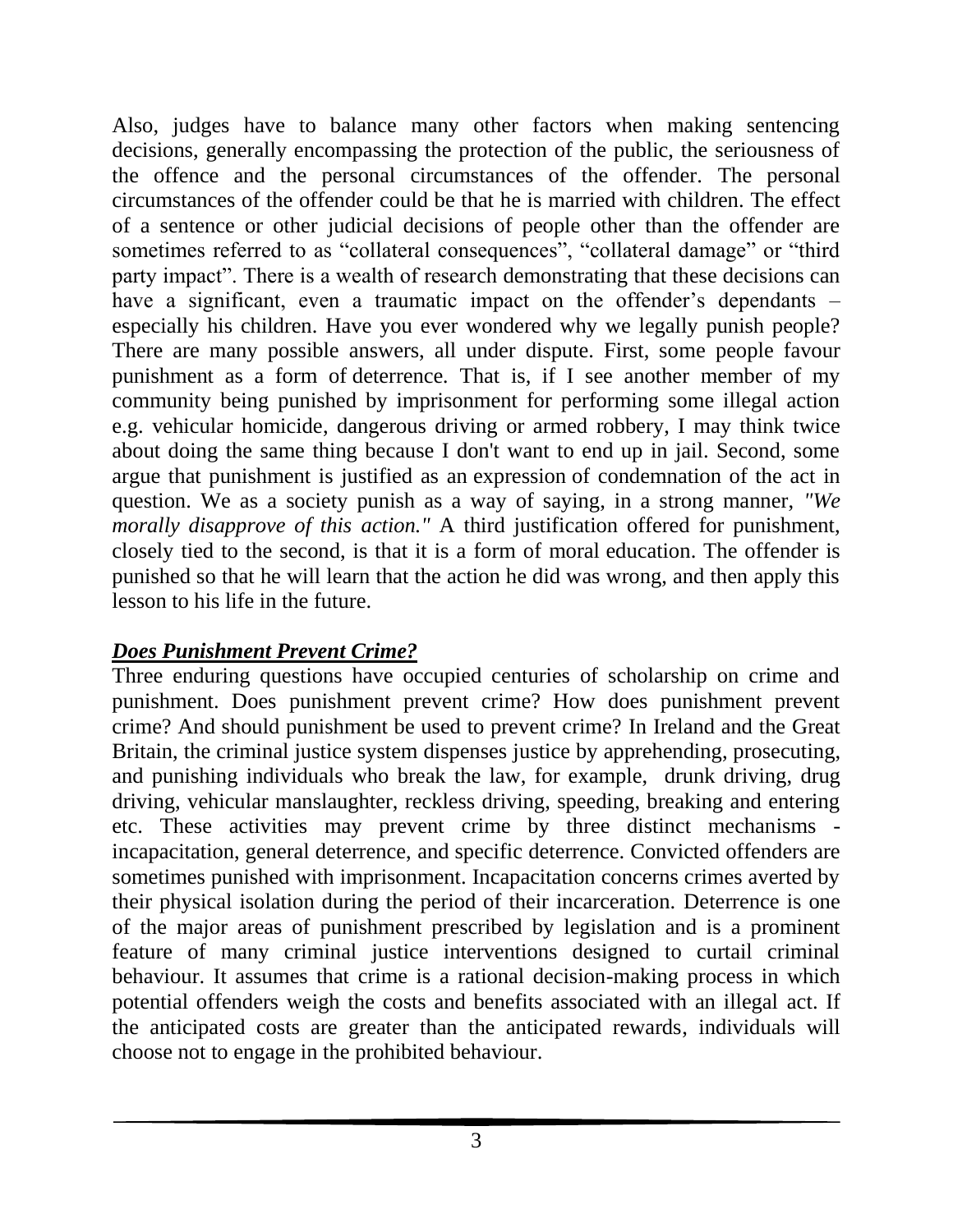If there was 100pc certainty of being apprehended for committing a crime - say driving without tax or insurance, speeding etc. - few people would do so. But since many crimes, including serious ones, do not result in an arrest and conviction, the overall deterrent effect of the certainty of punishment is substantially reduced. Clearly, enhancing the severity of punishment will have little impact on people who do not believe they will be apprehended for their actions.  $2$  Just how effective deterrence is, however, as a strategy to reduce the incidence of crime still remains somewhat unclear. General deterrence and specific deterrence (special) are key concepts in the deterrence literature. General deterrence refers to punishment that discourages members of the public who learn of the sanctions from violating the law. Specific deterrence refers to the effect that punishment has on the criminal behaviour of those who are punished. Punishments associated with specific deterrence may include fines, prison sentences or both and the severity of the punishment typically determines the effectiveness of the deterrence.

#### *The Offender Deserves It!*

Some people advocate abolishing the legal punishment system in favour of a system of restitution*.* The idea would be that rather than putting a dangerous motorist or criminal in jail for a number of years, he would be legally forced to pay restitution to his victims. This may involve something very similar to prison, but the purpose would be to provide him the opportunity to earn money in order to pay solatium to his victim for the loss they suffered because of his [crime.](https://www.psychologytoday.com/us/basics/law-and-crime) There are many objections to the above accounts, nuanced versions of them, and different justifications altogether, but one last purpose of punishment is that offenders deserve to be punished for the crimes they commit. On this view, we may hope that they learn a lesson, or receive a communication of moral disapproval, or that their punishment deters others from committing the same crime again. But ultimately on this account what justifies punishment is that the offender deserves it. Justice requires that he pay, in some sense, for the crime he committed. This raises several deeper questions. How do we explain this standard of justice? Is it merely a function of human society, or is it grounded in something transcendent? And what role might [forgiveness](https://www.psychologytoday.com/us/basics/forgiveness) play in all of this?

## *Deterrence Theory*

Does punishment prevent crime, if so, how, and to what extent?

<sup>2</sup> Wright, Valerie Ph D. November 2010. *The Sentencing Project. Deterrence in Criminal Justice. Evaluating Certainty vs. Severity of Punishment/*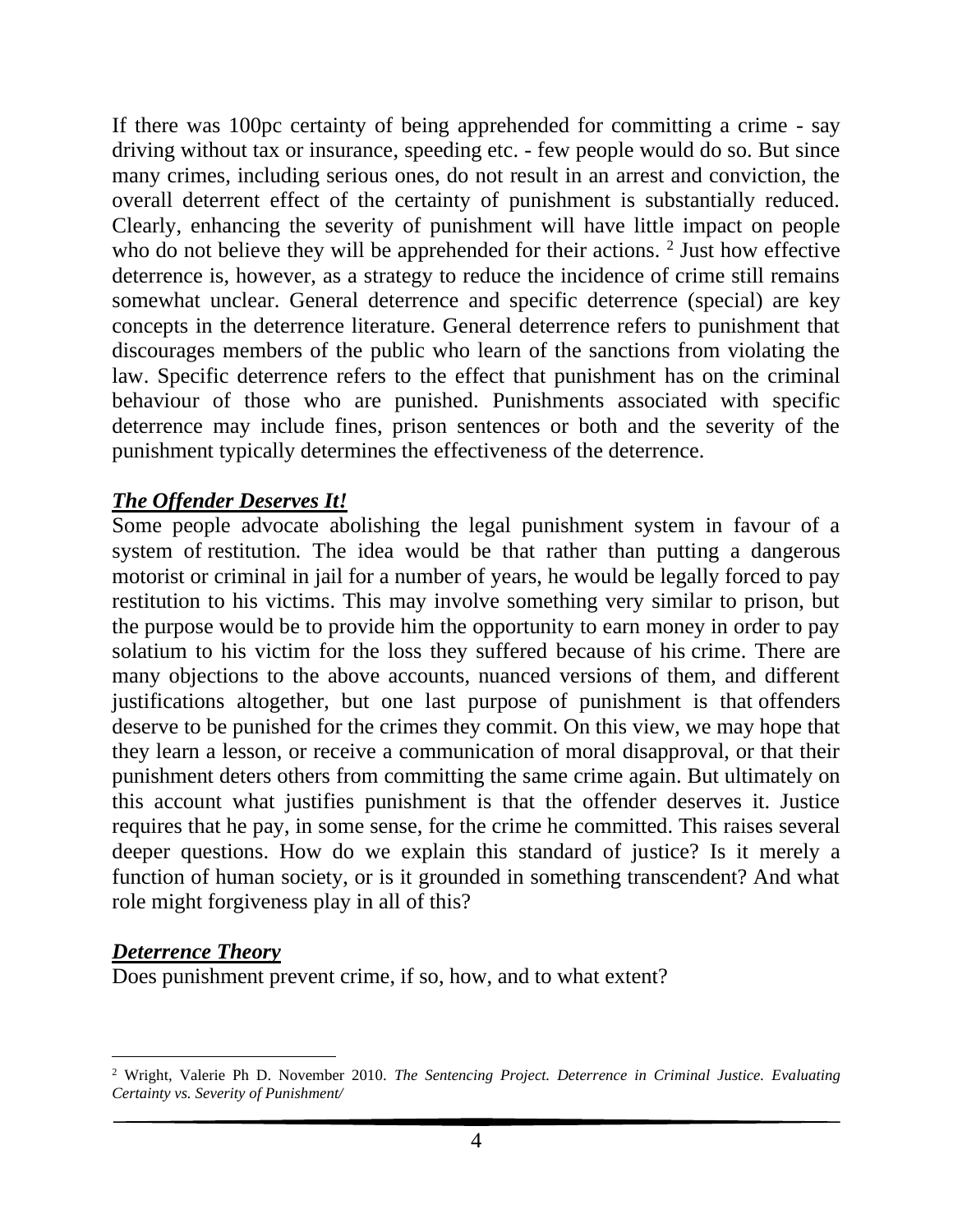Deterrence – the crime prevention effects of the threat of punishment - is a theory of choice in which individuals balance the benefits and costs of crime. In his 2013 essay – *"Deterrence in the 21st Century", Daniel S. Nagin* succinctly summarizes the current state of theory and empirical knowledge about deterrence.  $3$  The essay printed by the US National Institute of Justice (May 2016) found there are five things about deterrence:

- 1) The certainty of being caught is a vastly more powerful deterrent than even the most draconian punishment.
- 2) Sending an individual convicted of a crime to prison isn't a very effective way to deter crime.
- 3) Police deter crime by increasing the perception that criminals will be caught and punished.
- 4) Increasing the severity of punishment does little to deter crime.
- 5) There is no proof that the death penalty deters criminals.

Deterrence or penology theory says the people obey the law because they are scared of getting caught. If you knew you could get away with a crime, like driving without road tax or insurance would you do it? Example: let's say that you want a bar of chocolate but don't have the money for it. Would you take it if you knew you wouldn't get caught? What about a more serious crime – like drunken driving, burglary or murder? Let's go back to the bar of chocolate above. What if you really wanted the chocolate bar, but if you knew you'd probably get caught stealing it, would you be more or less likely to take it than if you knew you could get away with it? Deterrence theory says people don't commit crimes because they are afraid of getting caught instead of being motivated by some deep moral sense. According to the deterrence theory, people are more likely to be dissuaded from committing a crime if the punishment is swift, certain and severe. For example, in the chocolate bar theft, if there is a low likelihood that you'll get caught or if the punishment for getting caught is just a warning, deterrence theory says you'll be more likely to steal it. Remember, that the criteria for successfully deterring criminals and law breakers who disregard the law, is that the punishment be swift, certain  $4$  and severe.<sup>5</sup>

<sup>3</sup> Nagin, Daniel S. *"Deterrence in the 21st Century in Crime & Justice; A review of Research", vol.42: Crime and Justice in America: 1975-2025, ed. M. Torny,* Chicago Ill. University of Chicago Press, 2013: 199-264

<sup>4</sup> Certainty refers to the likelihood of being caught and punished for the commission of a crime.

<sup>5</sup> Severity refers to the length of the sentence.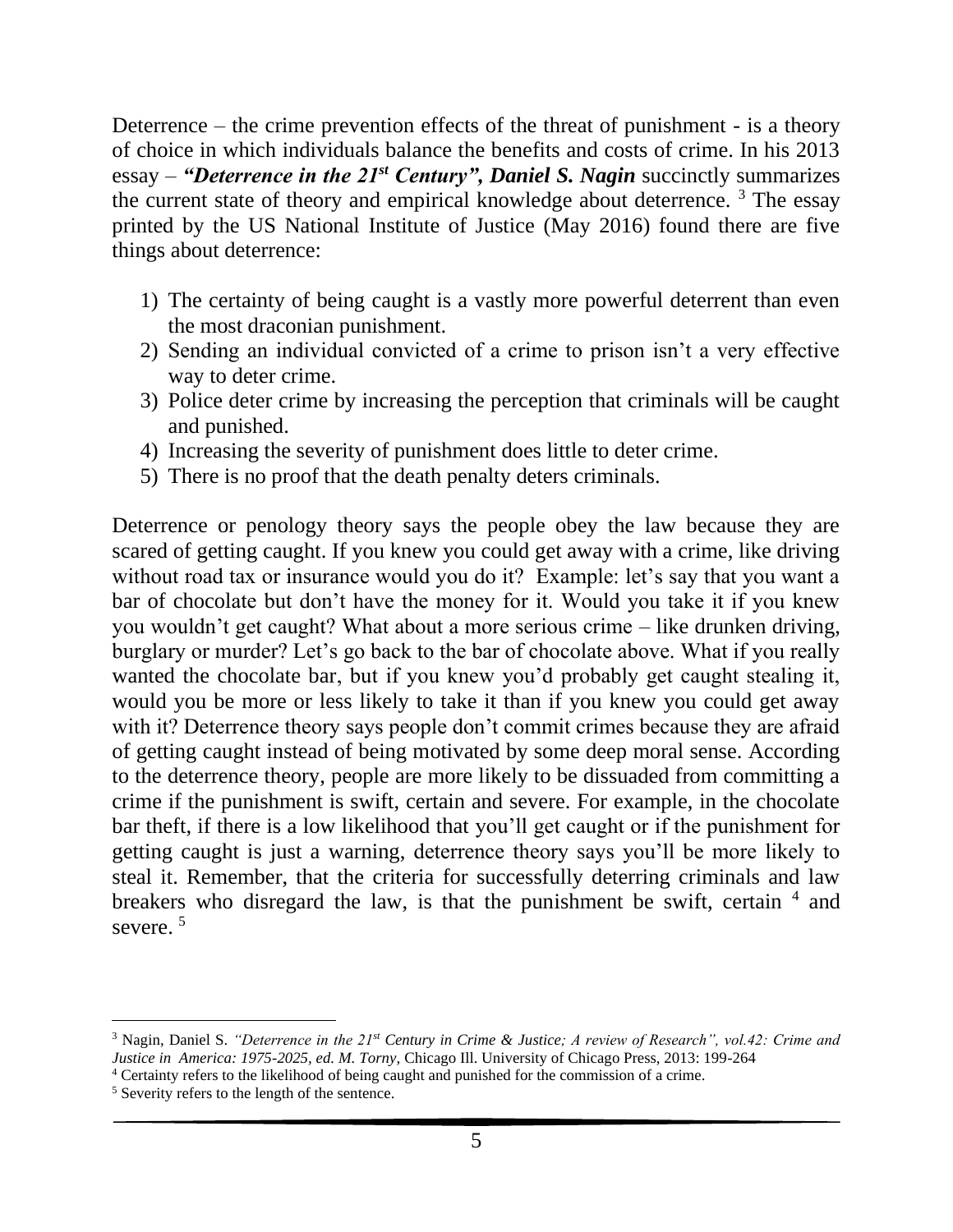For instance, if you're involved in a crash while over the drink driving limit, and you're found to be responsible for another person's death, you could be hit with 14 years in prison, an unlimited fine and a driving ban of at least two years. You will also need to take an extended driving test to get your licence back. Also, the penalties for drug driving include a driving ban of at least one year, an unlimited fine and six months in prison. Clearly, these sanctions should discourage a driver from indulging in drink or drug driving.

# *General & Specific Deterrence*

General and specific deterrence involve possible behavioural responses. General deterrence refers to the crime prevention effects of the threat of punishment whereas specific deterrence concerns the aftermath of the failure of general deterrence - the effect on reoffending, if any, that results from the experience of actually being punished. Specific deterrence is a type of punishment that is meant to discourage future criminal behaviour in a person being charged with a crime for example, specific deterrence is used to prevent an offender from committing the same crime in the future e.g. drunk driving, dangerous driving, assault etc. This person is known as a recidivist offender. Punishments associated with specific deterrence may include fines, prison sentences or both and the severity of the punishment typically determines the effectiveness of the punishment. The definition of specific deterrence is: *"A punishment aimed at preventing an offender from engaging in criminal behaviour again in the future".* 

There are five strands to the purpose of sanctions:

- *Punishment:* To inflict some kind of loss on the offender and give formal public expression to the unacceptability of the behaviour to the community.
- *Incapacitation:* To restrain the offender so as to limit their opportunities to commit further offences e.g. prison or loss of licence due to drink driving.
- *Deterrence:* To impose a penalty either to deter the individual from committing further crimes or to deter others from imitating the criminal behaviour.
- *Rehabilitation:* Designed to include measures which might constitute to the person desisting from future offences and to assist in their reintegration into society e.g. recidivist drivers driving without insurance.
- *Repatriation:* Penalties can involve direct or indirect compensation for the harm caused to victims by the crime.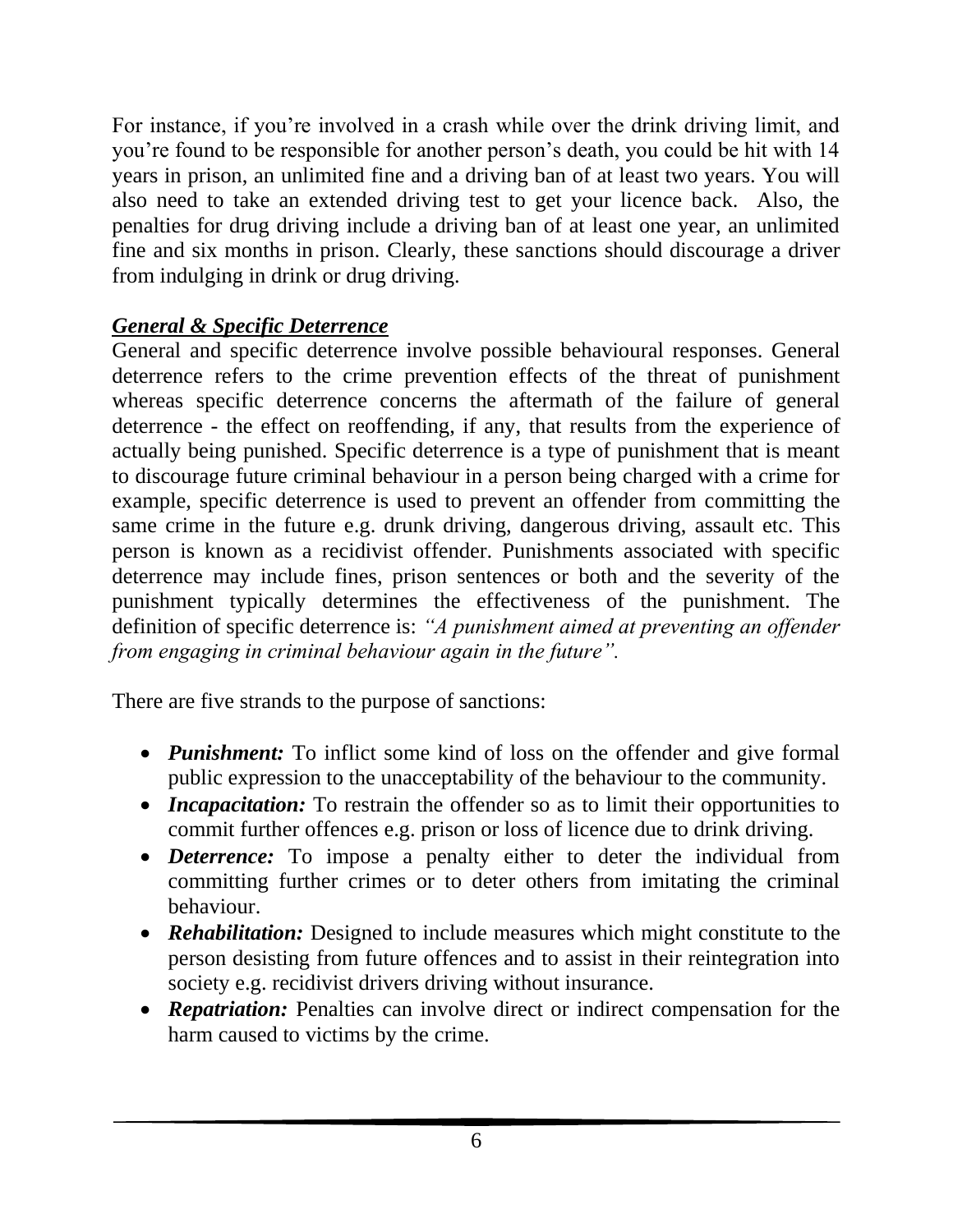## *Deterrence and Incapacitation.*

There is an important distinction between deterrence and incapacitation. Individuals behind bars cannot commit additional crime – this is incarceration as incapacitation. Before someone commits a crime, he or she may fear incarceration and thus refrain from committing future crime - this is incarceration as deterrence. Prison is an important option for incapacitating and punishing those who commit crimes, but the data show long prison sentences do little to deter people from committing future crimes. Viewing the findings of research on severity effects in their totality, there is some evidence suggesting that short sentences may be a better deterrent. However, a consistent finding is that increases in lengthy sentences produce at best a very modest deterrent effect. Some policymakers and practitioners believe that increasing the severity of the prison experience enhances the "chastening" effect, thereby making individuals convicted of an offence less likely to commit crimes in the future. In fact, scientists have found no evidence for the "chastening" effect. Dangerous driving is more serious than careless driving and is classed as driving which *"falls far below what would be expected of a competent driver, and it would be obvious to a competent and careful driver that driving in that way would be dangerous."* If you're found guilty you could be given an unlimited fine, a driving ban and a jail sentence of up to 14 years. Causing death by drunk or dangerous driving is something that requires a 'punishment'. Also, justice needs to be done for the family of the individual that was killed. Therefore, should death by dangerous driving be viewed as a specific criminal act, whether the miscreant driver had the *mens rea* element or not? It must be borne in mind that prison sentences give those incarcerated for serious motoring offences time to think and reflect about what they've done wrong, and the thought of going back to prison is a motivator to stay on the straight and narrow.

# *Logic in Their Reasoning?*

Research has also found that prison can exacerbate, not reduce, recidivism. If imprisonment is wrong, one has to question the wisdom of Boris Johnson *et al* calling to end the automatic release of serious offenders who can be released after serving just half of their sentence. Also, why has he outlined a plan to create 10,000 new prison places by building new jails and expanding existing sites at a cost of £2.5 billion? Also, the Irish Government's stated intention is to expand the prison population by providing '800 additional new places'. And why has California introduced their '3-strikes law' which gives defendants a prison sentence of 25 years to life if they are convicted of three violent or serious felonies There must be some justification and logic in their reasoning as their decisions were not taken lightly.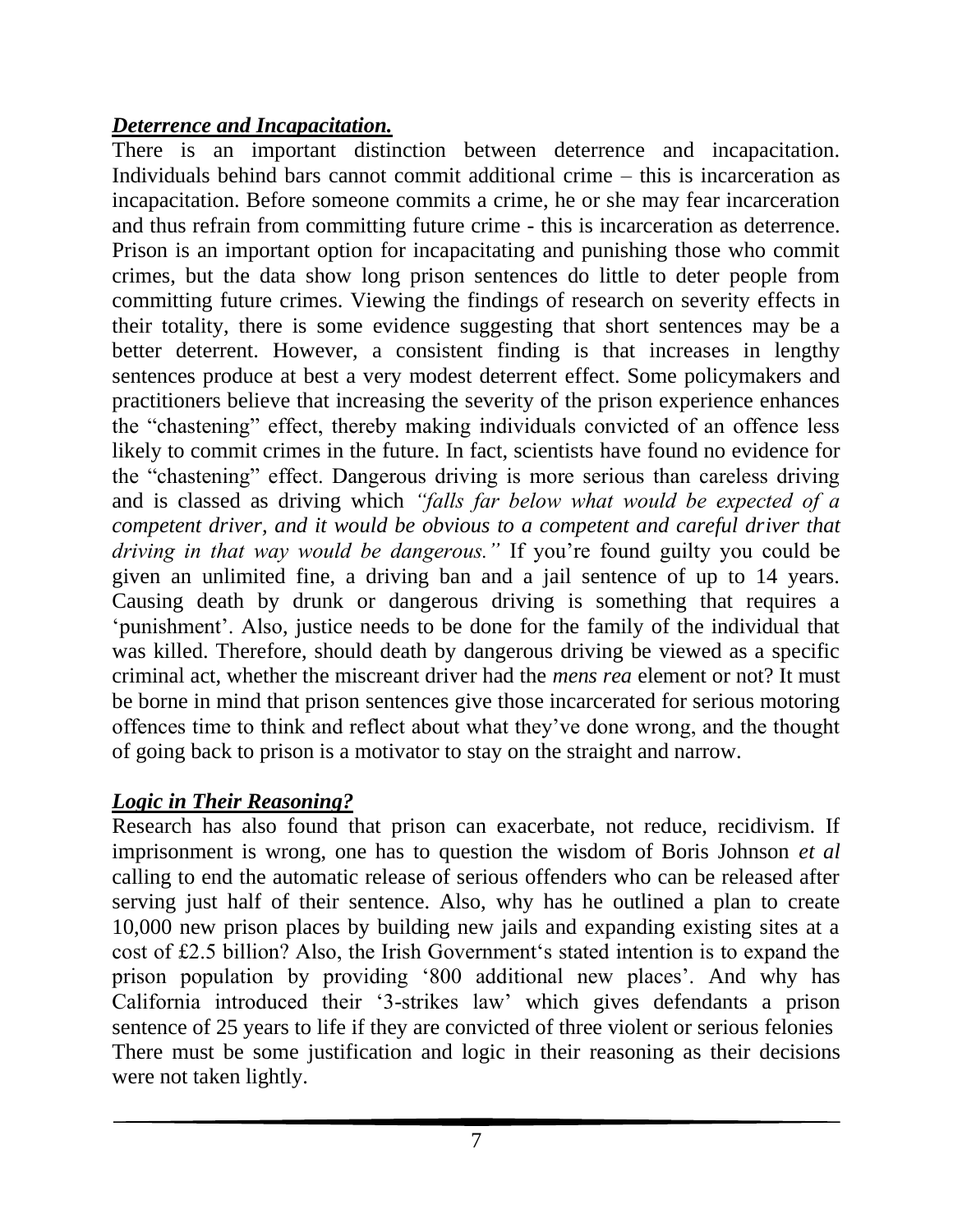Also, what sanctions should be imposed on a getaway driver who after committing armed robbery kills a 54-year-old woman in his effort to escape? Should imprisonment be a sanction for four men who were armed with a sawn-off shotgun and hammers that terrorised staff of a post office and escaped with approximately  $€44,500?$  And what about the driver with 271 convictions who was involved in a high speed 180kph chase and only stopped when a stinger was deployed. Then there was the recent case where the Director of Public Prosecutions (DPP) appealed the High Court sentence of eleven years for a 28 year old man who defiled and raped two 14 years old girls. The DPP felt the sentence was too lenient and sought a 15 year sentence instead. The High Court refused his request. One wonders why the DPP appealed the 11 year sentence in the first instance. It has been purported that prisons may be schools for learning to commit crimes. Yes, that may be so to some extent, but the thought of further incarceration should act as a deterrent as many criminals don't want to lose their liberty again. In 2009, *Nagin et al* published a review on the effect of imprisonment on reoffending. <sup>6</sup> The research concluded:

*"... Compared to non-custodial sanctions, incarceration has a null or mildly criminogenic impact on future criminal involvement. We caution that this assessment is not sufficiently firm to guide policy, with the exception that it calls into question wild claims that imprisonment has strong specific deterrent effects".*

## *Prison: An Important Option!*

Many studies have been undertaken on how to prevent drunken and dangerous driving, and what they found seems to partially fit the deterrence theory. Also, other studies have shown that increasing the severity of the punishment for dangerous driving is not very effective; but increasing the chance that dangerous drivers will be caught does act as a good deterrent.  $^7$  A prison sentence serves two primary purposes: punishment and incapacitation. These two purposes combined are a lynchpin of sentencing policy, and those who oversee sentencing or are involved in sentencing policy should always keep that in mind. Prison is an important option for incapacitating and punishing those who commit crimesincluding serious motoring offences. But research shows long sentences do little to deter people from committing future crimes.

<sup>6</sup> Nagin, Daniel S. "Imprisonment & Reoffending," Crime & Justice: A Review of Research, vol.38, ed. Michael Tonry. Chicago, University of Chicago Press, 115-200.

<sup>7</sup> Deterrence Theory of Punishment. Definition and Effect on Law Obedience.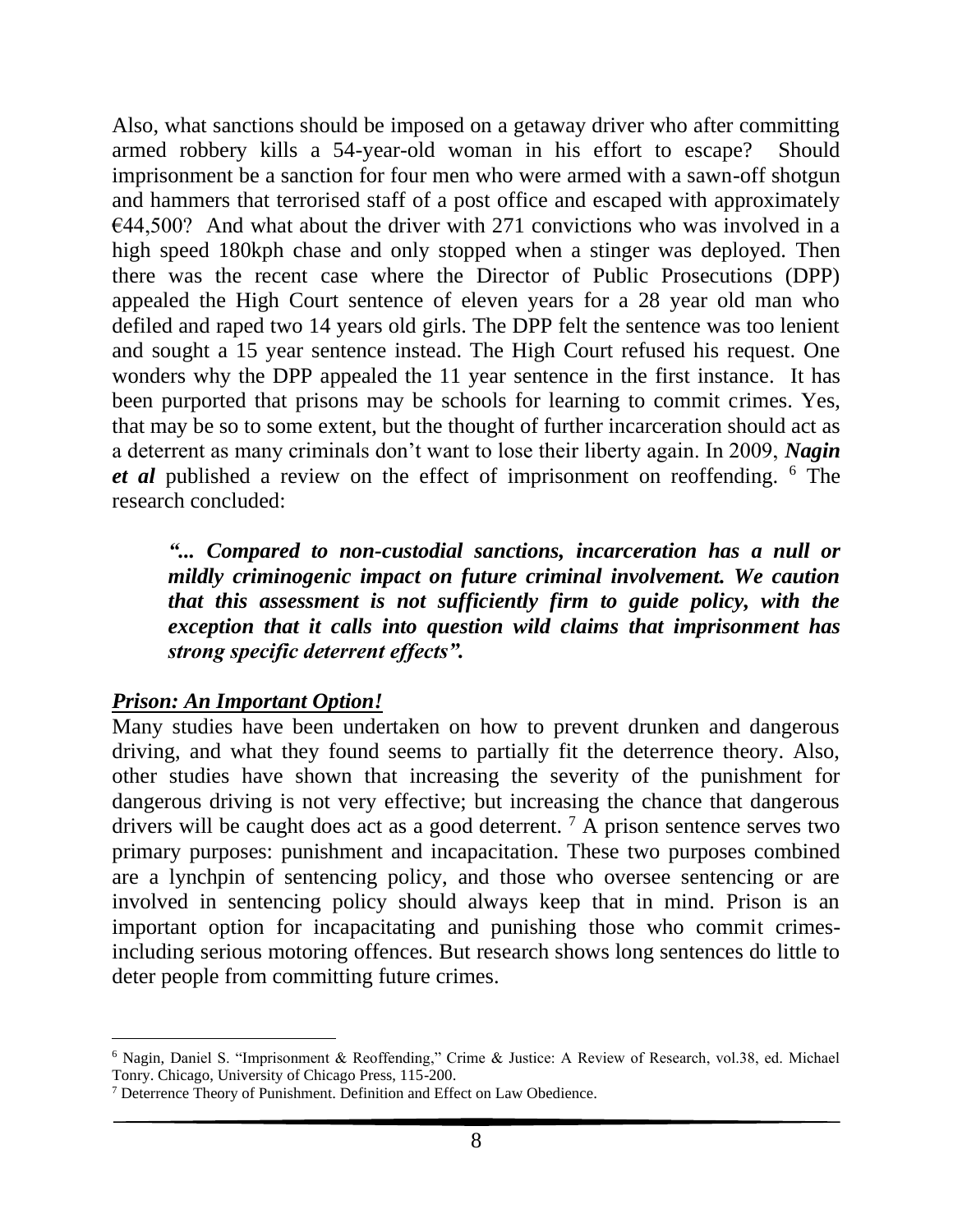Viewing the findings of research on severity effect in their totality, there is evidence suggesting that a short sentence may be a better deterrent. However, a consistent finding is that increases in already lengthy sentences produce at least a very modest deterrent effect. A very small fraction of individuals who commit crimes - about two to five per cent - are responsible for 50pc or more of crimes. <sup>8</sup> Locking up these individuals when they are young and early in their criminal careers could be an effective strategy to preventing crime if we could identify who they are. The problem is in identifying who they are.

#### *Imprisonment - Most Severe Sanction*

Organised societies have always imposed sanctions: that is, types of punishment on individuals who breach the norms and laws in place within these societies. The nature of the sanctions has evolved considerably over time. Many types of punishment which were once commonplace such as banishment, forced labour, transportation and corporal punishment are no longer acceptable. In Ireland, as in many other developed countries capital punishment was progressively removed as a form of punishment over the last century, leaving imprisonment as the most severe sanction available. From time to time, the level of penalties applied in individual cases attracts public attention. The emphasis tends to be on the perceived leniency of the penalty, often in connection with sexual assault, vehicular homicide, drunk driving or other violent crimes. At the same time, numerous observers have emphasised that imprisonment needs to be a sanction of the last resort and to be used with restraint. This view was clearly expressed in the *Whittaker Report (Ireland) (1984)* <sup>9</sup> and reflected in the principles underpinning the Department of Justice, Equality and Law Reform's policy and strategy statement – *The Management of Offenders (1994).* Although, important in the sanction applied in a minority of all cases, the extent of its use continues to be criticized, and has the inadequacy of information on sentencing practice. *(O'Mahony 2002)* <sup>10</sup>

<sup>8</sup> Mulvey, Edward, P. *Highlights from Pathways to Desistance; Longitudinal of Serious Adolescent Offenders.* Juvenile Justice Fact Sheet. Washington, DC: US Department of Justice, Office of Juvenile Justice & Delinquency Presentation, March 2011, NCJ, 230971.

<sup>9</sup> Irish Penal Reform Trust. The Whittaker Committee Report 20 Years on: *Lessons Learned or Lessons Forgotten.* 25 July 2007. iprt.ie *A review of the findings of the 1985 Whitaker Committee Report in light of present-day debates on criminal justice and prisons in Ireland with eighteen contributions from the ranks of politics, academia, law, human rights, the community/voluntary sector and the Prison Service.*

<sup>10</sup> O'Mahony, P. (ed.) (2002) *Criminal Justice in Ireland*. Dublin: Institute of Public Administration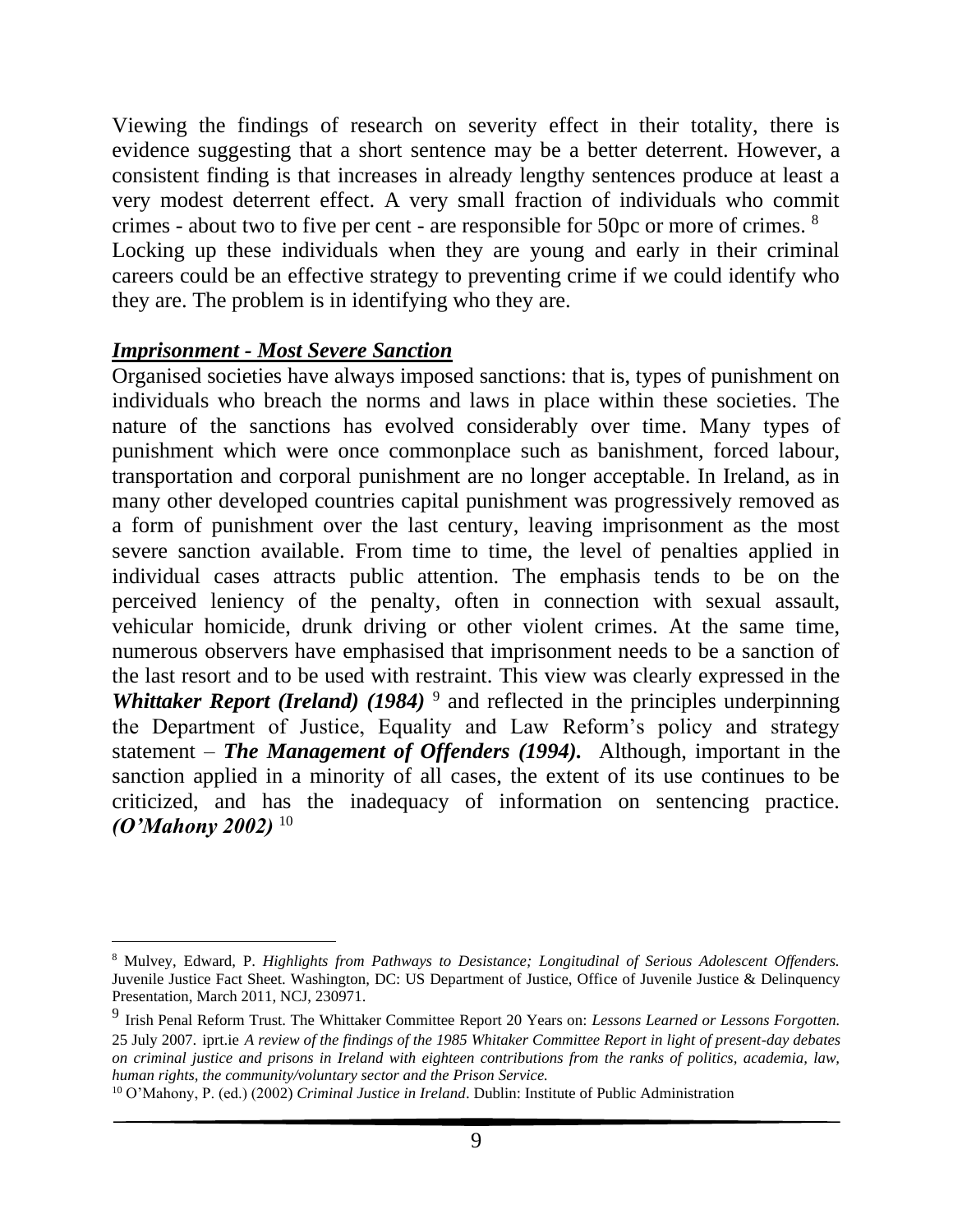Whittaker and his colleagues found that it was *"difficult to find convincing proof that imprisonment operates as a major or universal deterrent"* to crime and found incarceration a poor crime prevention strategy, noting that any such effect is *"a temporary one since it lapses on the prisoner's release".* While supporting the concept of rehabilitative programmes, the committee concluded that *"imprisonment cannot be justified merely on the grounds that it can be used to reform and rehabilitate".* 

## *Harsher Criminal Punishment*

Many people aren't fearful of being prosecuted for drink driving offences. Severe penalties should be in place as a deterrent. The probability of a death occurring as a result of drink driving increases every time a person drink drives. For the full wrath of the legal system to be felt and known, it must be used to its full advantage. Offenders should be made an example of and harsher criminal punishment should be given for first offences. The law should not be sympathetic towards those who injure others while under the influence of alcohol or drugs. With all the anti-drunk driving announcements appearing regularly on television, radio and in the press, initiatives often supported by insurance companies, car manufacturers and even the liquor industry against drunken driving, one can hardly claim to be unaware that drink driving is illegal. In general, deliberate and intentional crimes are regarded as more unethical and immoral than those which are not premeditated or unforeseen. A person who, when sober knows the dangers and potentially deadly consequences of drunk driving, gets in their car despite knowing the potential consequences and kills innocent people while behind the wheel is culpable. The drink driver cannot claim he didn't know that he could kill someone by driving in an intoxicated state. The common-law rule is that a person who intentionally inflicts grievous bodily injury is guilty of murder; if death results, so, if death or serious injury is certain or even highly probable as a result of a defendant's actions then there should then be a conviction for murder or at least manslaughter. As Lord Elwyn-Jones in *Director of Public Prosecutions Respondent v Majewski Appellant [1977]* succinctly stated:

*"It is no excuse in law that, because of drink or drugs which the accused himself had taken knowingly and willingly, he had deprived himself of the ability to exercise self-control, to realize the possible consequences of what he was doing". <sup>11</sup>*

<sup>&</sup>lt;sup>11</sup> *Director of Public Prosecutions Respondent v Majewski Appellant [1977] A.C. 443. Held: Voluntary intoxication* is no defense to offences of 'basic intent' such as assault.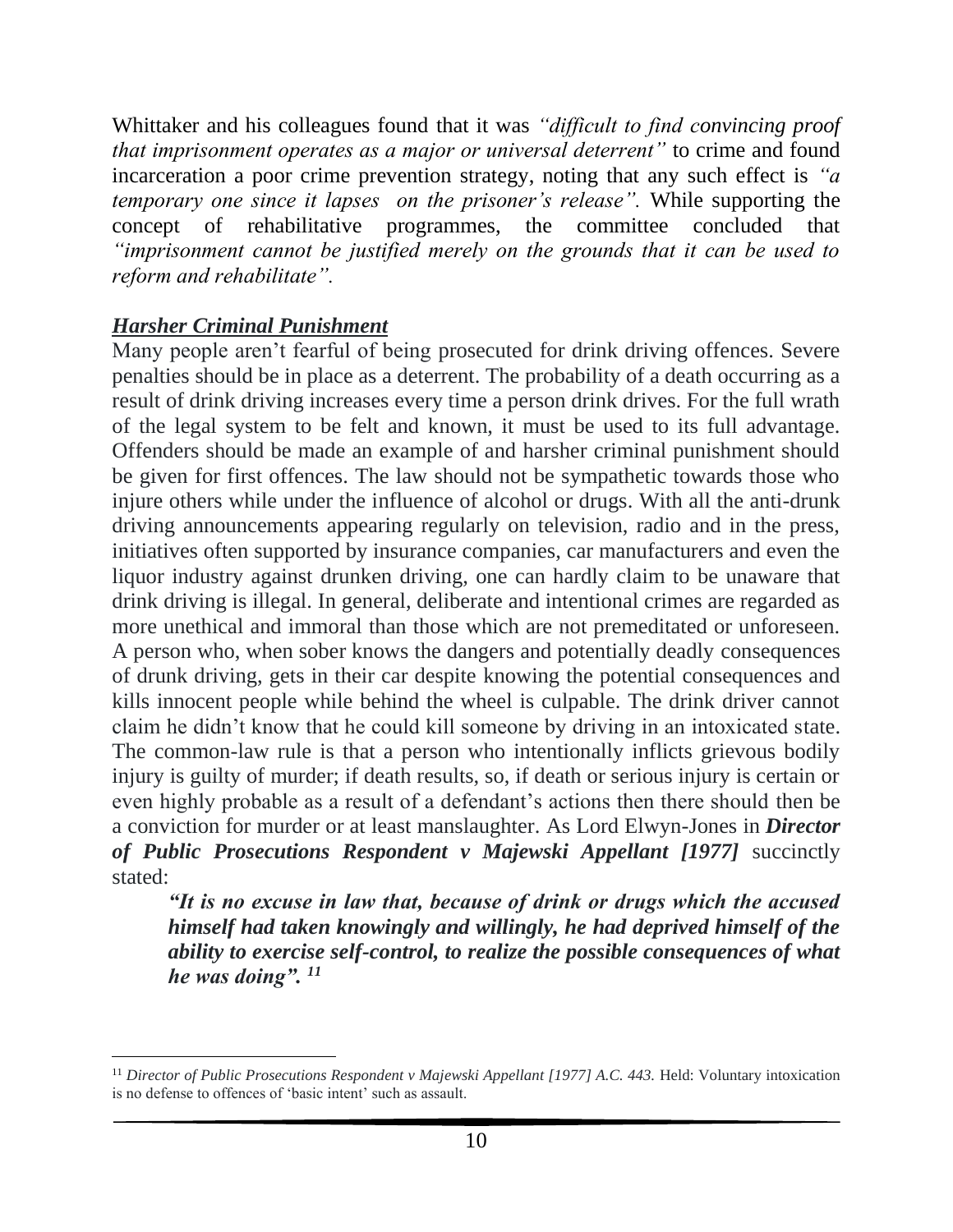## *Prisoners Rights*

Article 40 (Fundamental Rights) of the Constitution of Ireland, guarantees that you have a right to liberty and freedom, except in accordance with the law. This means that, in general, you are entitled to your own personal freedom but legislation may provide for your arrest and detention in certain circumstances. The State may only breach your right to personal liberty in circumstances that come within a law that provides for your arrest and/or detention. However, if you believe that you are being detained or held unlawfully you can make an application of *habeas corpus* to the High Court and they may order that you be released. Whilst incarcerated, prisoners have the right to be treated with dignity and respect for their rights. They have the right to safety and security of the person, the right to be treated humanely and be free from torture, degrading or inhuman treatment. Other rights include: legal education, clothing, food and water, health care, bail, right to counsel, exercise of religion, freedom of speech, vocational activities, etc. Clearly, not only have prisoner's significant rights but sometimes enjoy certain privileges that many poorer people on the outside of prison would be glad to have. It is the sentence of deprivation of liberty in itself that is the core punitive sanction and the conditions and treatment while in prison should not be used as additional punishment.

#### *Mala Prohibita*

Debate on the topic of drink driving as a criminal offence is intense, divided and passionate. Some scholars like *Thomas Aquinas* <sup>12</sup> believed that intoxication was to some extent a defence, whereas *Aristotle* <sup>13</sup> thought the punishment should be quite harsh. While a drunk driver may not be evil-minded or to intentionally set out to kill anyone, the irresponsibility and capriciously disregard for human life by driving while intoxicated, knowing all along while sober of the deadly potential consequences. <sup>14</sup> Drink driving is a criminal offence and is dealt with in the criminal courts. It is a breach of a criminal statute (RTA 1988) and it would show on your criminal record as well as your licence. Drink driving laws date back to 1872, when the Licensing Act dictated that it was an offence to be in charge of carriages, cattle and steam engines while intoxicated. Back then, the penalty was a fine not exceeding 40 shillings (two old pounds) or imprisonment with or without hard labour. It is generally considered that drink driving offences do not elicit the same moral condemnation as more traditional crimes such as murder, rape or breaking and entering.

 $12$  Philosopher & Theologian. Saint Thomas Aquinas was born circa 1225 in Roccasecca, Italy.

<sup>&</sup>lt;sup>13</sup> Aristotle was a Greek philosopher and polymath during the Classical period in ancient Greece. He was founder of the Lyceum and the eripatetic School of Philosophy and Aristotelian tradition.

<sup>14</sup> *Driving while intoxicated*. Law Teacher. 2 February 2018. lawteacher.net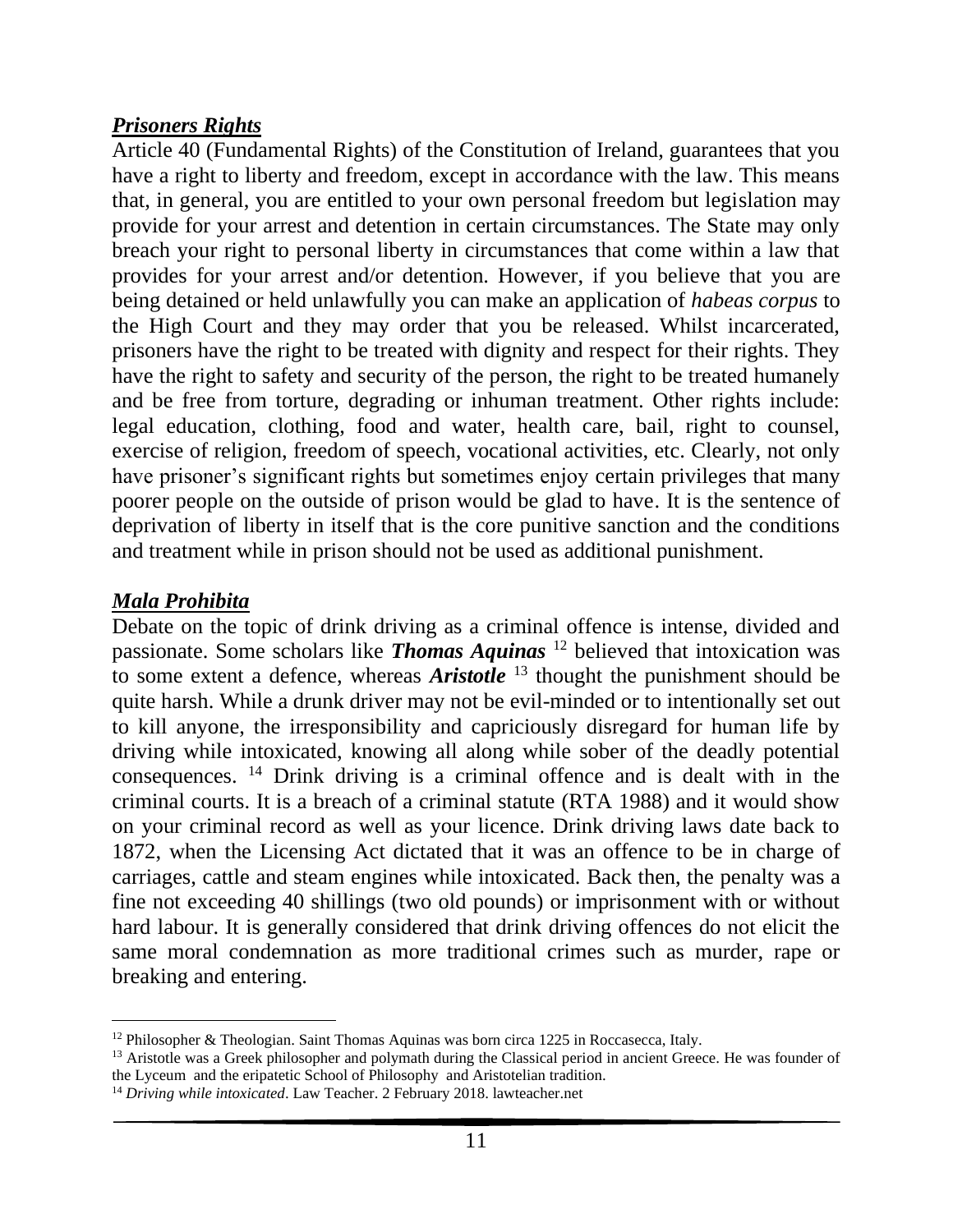Drink driving is prohibited in most countries not because it is an act that is inherently wrong or against the moral code of society, but because alcohol consumption significantly increases the driver's risk of incurring an accident and thus constitutes a behaviour that is a threat to public safety. Accordingly, drink driving tends to be classified in criminal law terms as a *mala prohibita* offence, <sup>15</sup> or according to *Zimring and Hawkins (1973)* terminology – an instrumental offence. <sup>16</sup> Drink driving is more common than most other types of criminal behaviour. In Australia, just over 15pc of drinkers aged 14 years or over report having driven a motor vehicle whilst under the influence of alcohol the previous year. Thus many people who might never contemplate other illegal behaviours still decide to drive home after a 'night out' drinking. Surveys suggest that one reason for this is the belief among offenders that drink driving is widespread and is viewed by many drivers as a violation of social conventions. <sup>17</sup> <sup>18</sup>

#### *Successful Prosecution – Far From Certain!*

The origins of most modern theories of deterrence can be traced back to the work of the Enlightenment-era legal philosophers, *Beccaria 1986 [1764] <sup>19</sup>* and *Bentham 1988 [1789]).<sup>20</sup>* The motivation for their work was their mutual abhorrence of the administration of punishment without constructive purpose. For them the constructive purpose was preventing crime. As Beccaria observed *"it is better to prevent crimes than punish them." Beccaria* and *Bentham* argued that there are three key ingredients to the deterrence process—the severity, certainty, and celerity of punishment. These concepts, particularly the certainty and severity of punishment, form the foundation of nearly all contemporary theories of deterrence. The enduring impact of their thinking is remarkable testimony to their innovation. The theory of deterrence is predicated on the idea that if state-imposed sanction costs are sufficiently severe, criminal activity will be discouraged, at least for some.

<sup>&</sup>lt;sup>15</sup> The Latin phrase *mala prohibita* translates to mean "wrong because it is prohibited" as used in modern timesrefers to actions that are wrong simply because laws have been passed prohibiting them. Acts *mala prohibita* are contrasted by acts that are wrong or evil; in themselves. These evil acts are considered *mala in se*, which translates as "wrong in itself."

<sup>16</sup> Zimring, F.E. & Hawkins, G.T. (1973), *Deterrence: The legal threat in crime control*. University of Chicago Press, Chicago.

<sup>17</sup> Corbett, C.& Simon, F. (1992) *'Decision to break or adhere to the rules of the road. Viewed from the rational choice perspective'.* British Journal of Criminology. Vol. 32, No. 4, pp.537-549.

<sup>18</sup> Baum, S. (2000) *'Drink driving as a social problem: Comparing the attitudes and knowledge of f drink driving offenders and the general community'. Accident analysis and prevention, vol. 32, pp.689-694.*

<sup>19</sup> Beccaria, Cesare 1986 [1764]. *On crimes and punishment*. Translated by Henry Paolucci, New York. Macmillan Publishing. [www.jstor.org](http://www.jstor.org/) (last accessed 10 March 2020)

<sup>20</sup> Bentham, Jeremy 1988 [1789]. *An introduction to the principles of moral and legislation.* Amherst, New York: Prometheus Books. [www.jstor.org](http://www.jstor.org/) (last accessed 10 March 2020)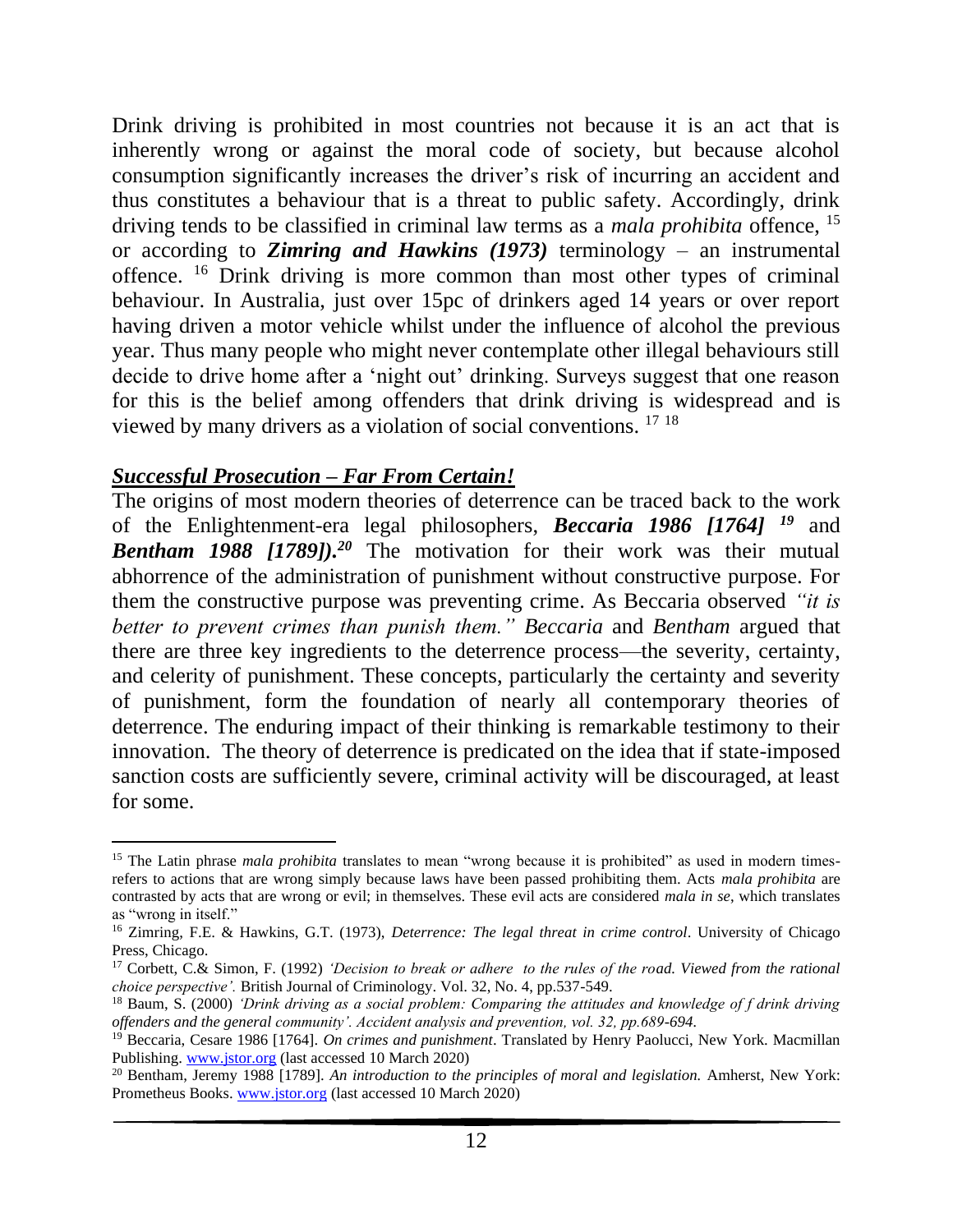Thus, one of the key concepts of deterrence is the severity of punishment. *Beccaria* and *Bentham* argue that severity alone, however, cannot deter. There must also be some possibility that the sanction will be incurred if the crime is committed. Indeed the argument that the probability of punishment, not severity, is the more potent component of the deterrence process goes back to *Beccaria* who observed: *"One of the greatest curbs on crime is not the cruelty of punishments, but their infallibility.… The certainty of punishment even if moderate will always make a stronger impression."* In the lifetimes of *Beccaria* and *Bentham* there was no criminal justice system as we know it. Punishment for lawbreaking was almost certainly less regular and more haphazard than it is today. Punishment in contemporary society, however, still remains far from guaranteed. In order for a formal sanction—whether moderate or severe—to be imposed, the offender must first be apprehended, usually by the police. He must next be charged and successfully prosecuted, and finally sentenced by the judge. Successful passage through all of these stages is far from certain, sometimes due to a technicality. The most important set of actors affecting certainty is the police—with absent detection and apprehension, there is no possibility of conviction or punishment. For this reason special attention is given to discussing what is known about the deterrent effect of police activities and presence.

## *Speed and Certainty of Penalty?*

Deterrents closely related to the communication of society's censure of the offence is the desire to send a message to act as a deterrence either to the offender in question or to others contemplating similar criminal behaviours such as dangerous or reckless driving or wanton or furious driving likely to seriously kill or seriously injure various road users. Most would agree with the deterrent of criminal sanctions therefore, more people would not risk committing a crime. Furthermore, any perception that crime goes unpunished threatens to undermine community morale and crime prevention efforts. What is not clear, however, whether marginal increases in penalties will lead to increased deterrence? One major UK review of international research on this topic concluded that there was no basis for making a strong causal connection between variations in sentencing severity and the deterrent effects. *(Von Hirsch et al 1999*)<sup>21</sup> There are a number of likely reasons for this, including the possibility that many offenders will simply be aware of variations in the law, or will dismiss the prospects of being apprehended or convicted, or may be willing to take the risk anyway because of impulsiveness desperation or for psychological reasons.

<sup>21</sup> Von Hirsch *et al* (1999) *Criminal deterrence and sentence severity: An analysis of recent research*. Oxford. justice.ie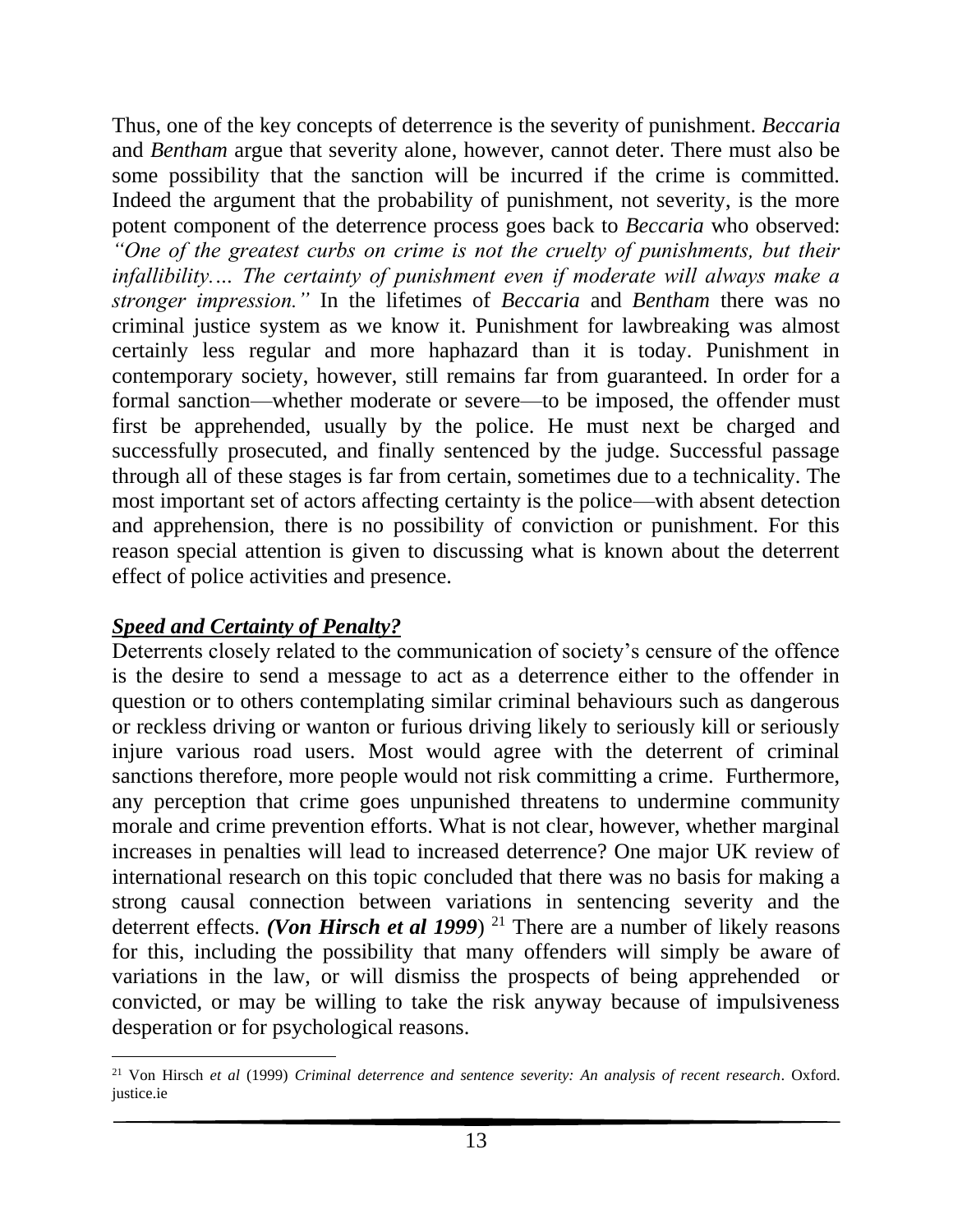The same research review has however, found stronger deterrent effects arising from a higher expectation of detection and conviction. Speed and certainty of penalty seems to have a greater bearing in criminal behaviour than the possible range of penalties. <sup>22</sup> Many believe that mandating interlockers on vehicles for all offenders including first-timers will have the greatest impact. In fact, a recent report by Mothers Against Drunk Driving (MADD) showed that interlock devices stopped on average 1,945 would-be drunk drivers with an illegal .08 BAC from starting their vehicle every month. Another one million with BACs exceeding .25 are left without a ride, thanks to the interlock devices. <sup>23</sup>

## *Police Enforcement*

Alfred Hitchcock (1889-1980) once said: *"I'm not against the police, I'm just afraid of them".* <sup>24</sup> It is always been recognised that prevention is better than cure. It is argued that the guardian role, not the apprehension role of the police is the most effective source of their effectiveness in crime prevention. It is recognised that the two distinct crime prevention functions of the police are, that of apprehension agents following the commission of a crime or motoring offence and their role as sentinels/guardians. In their sentinel role the police are acting as "capable guardians".<sup>25</sup> From a crime control perspective like drunk driving, the apprehension agent function protects public safety by apprehending and incapacitating sometimes dangerous and reckless repetitive offenders – like motorists who continually disregard the law. However, as yet, there is no evidence that the apprehension agent role results in a material deterrent effect. By contrast, the evidence on police presence suggests that in their sentinel/guardian role, police can have a very large deterrent effect. It is generally accepted that traffic law enforcement influences driver behaviour through two processes: general deterrence and specific deterrence.  $26 \times 27$  Strategies that increase the probability of detection, apprehension and convictions, aim to influence the perceived risk of punishment for drunk driving and in doing so, operate to deter an individual from committing the offence.

<sup>22</sup> (Kleinman, Mark, A.R. (2009) *"When Brute Force Fails".* Princeton. Princeton University Press. justice.ie <sup>23</sup> drugabuse.com

<sup>&</sup>lt;sup>24</sup> Anglo-American filmmaker. Quoted in: New Society, London, May 10 1984.

<sup>25</sup> Crime & Justice, vol.42: *Crime & Justice in America: 1975-2025*. Edited by Michael Tonry. Books.google.ie

<sup>26</sup> Zaal, D. (1994) *Traffic Law Enforcement: A Review of the Literature. Report No. 53.* Monash University, Accident Research Centre, Clayton, Victoria. ec.europa.eu

<sup>27</sup> Makinen, T*. et al* (2003) *Traffic Enforcement in Europe: Effects and Measures, Needs and Future.* Final Report of ESCAPE, VTT, Espoo.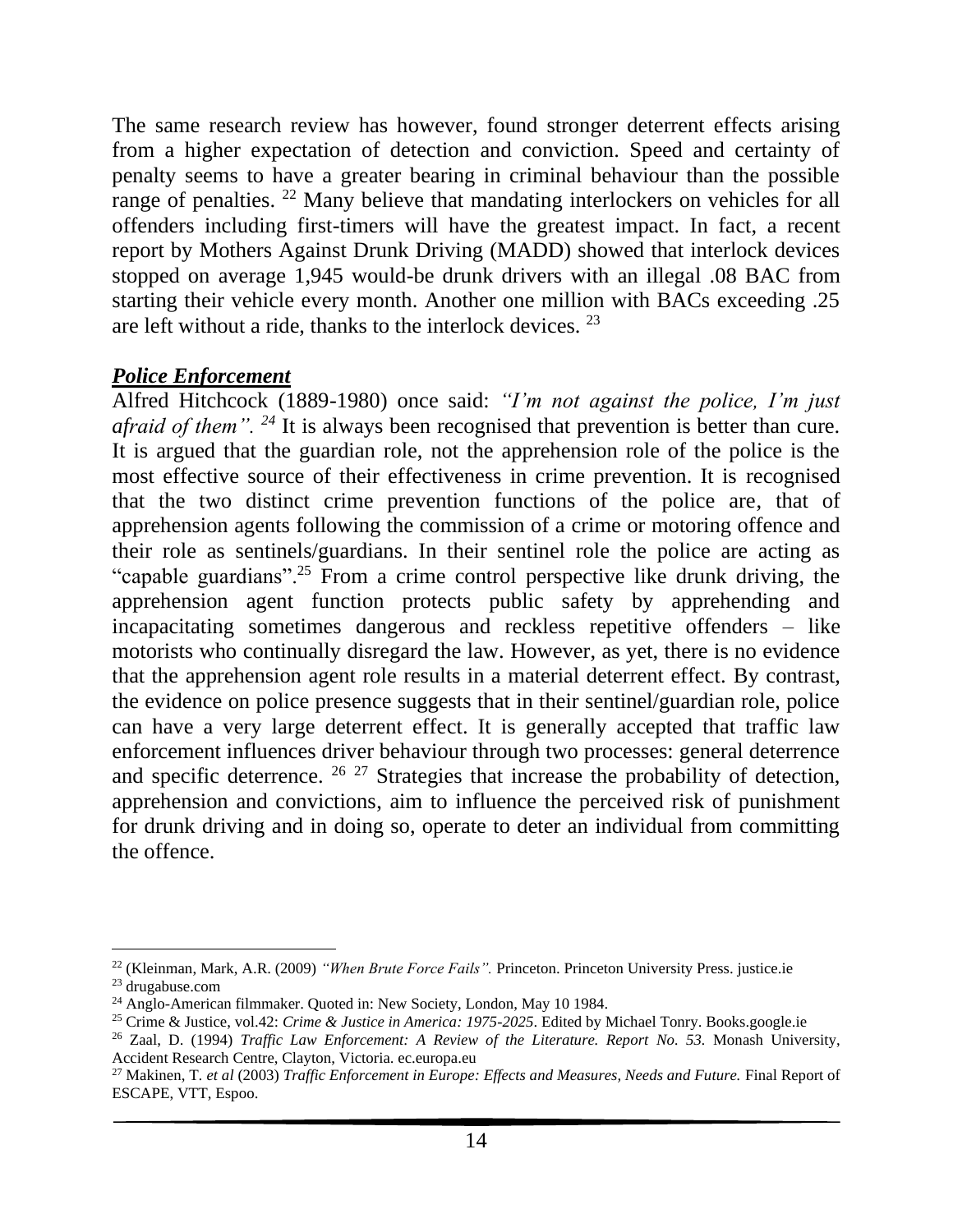Increasing the perceived probability of detection for drink driving offences can be achieved by increasing the number of police allocated to the task of enforcement or by adopting strategies such as roadblocks, sobriety checkpoints or random breath testing (RBT). The probability of apprehension and conviction can also be increased through legislation that allows police to conduct preliminary breath tests of drivers at the roadside and/or allows the BAC of motorists to be used as sufficient proof of drink driving offences. General deterrence can be defined as the impact of the threat of legal punishment on the public at large whereas specific deterrence can be seen as the impact of the actual legal punishment on those who are apprehended. Thus, general deterrence results from the perception of the public that traffic laws are enforced and that there is a risk of detection and punishment when traffic laws are violated. Specific deterrence results from actual experience with detection, prosecution and punishment of offenders. The general assumption underlying police enforcement is that it should primarily aim at general deterrence, which is first and foremost achieved by increasing the subjective risk of apprehension. The subjective risk of apprehension, and hence the effectiveness of police enforcement is accompanied by significant publicity continued over a longer period of time, and unpredictable and difficult to avoid a mix of highly visible and less visible activities. <sup>28</sup> The following extract is from the London Metropolitan's Police Sentencing Guidelines: <sup>29</sup>

*"For some offences causing death by careless or inconsiderate driving or causing death whilst unlicensed, disqualified or uninsured where the offender is not considered to pose a danger of re-offending and the level of fault is low, a community sentence may be deemed a more effective form of punishment and rehabilitation than imprisonment . In some cases where the level of fault is very low the offender may be fined".*

#### *Statistics & Research*

When European traffic statistics are published, Portugal usually tops the charts on accident and mortality figures. In 1995, Portugal ranked first among 25 EU countries in fatalities by population on motorways. <sup>30</sup>

<sup>28</sup> Goldenbeld, C. (1995) *Police Enforcement: Theory and Practice, in: PTRC, Traffic Management and Road Safety. Proceeding of Seminar G Held at the PTRC European Transport Forum,* University of Warwick, England, 11-15 September 1995.

<sup>29</sup> *Death by dangerous driving (on most occasions) should not result in a prison sentence.* changeaview.com (24 June 2019)

<sup>&</sup>lt;sup>30</sup> CARE (EU Road Accidents Database) (2006). Road Safety Evolution in the EU: European. Directorate General Energy and Transport.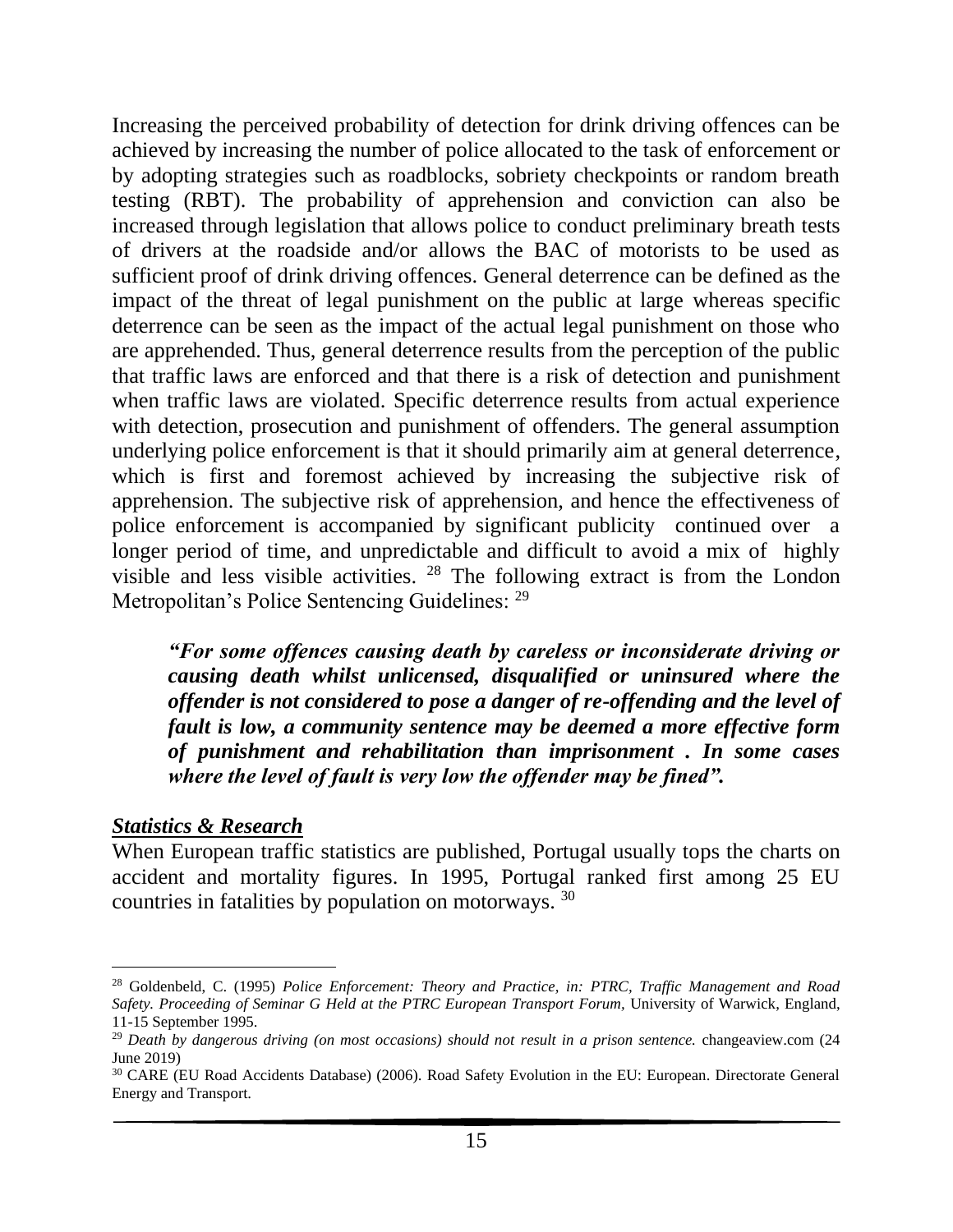Despite being comparatively high, accident and injury rates have recently begun to decrease both in absolute and relative terms. In 2000, Portugal trailed Latvia and Greece with the third highest road fatality rate per one million inhabitants. Portuguese authorities have already proudly claimed credit for this decrease, since stricter legislation was enacted in the late 1990s. Were Portuguese drivers deterred by the increase in the certainty, severity and celerity of punishment policies for traffic violations? Or, in other words, to what extent are these policy changes associated with a reduction in the accident rate resulting in death and injury? <sup>31</sup> In 1999, the Institute of Criminology at Cambridge University was commissioned by the British Home Office to conduct a review of research on major studies of deterrence. The report concluded that: *"... the studies reviewed do not provide a basis for inferring that increasing the severity of sentences generally is capable of enhancing deterrent effects."* In addition, in reviewing macro-level studies that examine offence rates of a specific population, the researchers found that *"an increased likelihood (certainty) of apprehension and punishment was associated with declining crime rates*". Two classic studies are *Ross's* (1973) studies <sup>32</sup> of the effects on drunk driving of the British Road Safety Act and of Scandinavian style drunken driving laws. Most studies in this group examine the effects of police crackdowns on drug markets, disorderly behaviour, and drunk driving. Excellent reviews of these studies are available in *Sherman (1990)* <sup>33</sup> and *Ross (1982).* <sup>34</sup> Both *Sherman* and *Ross* conclude that the interventions were generally successful in generating an initial deterrent effect. For instance, in drunk-driving interventions this was evidenced by a reduction in fatalities in which the driver was intoxicated or in drug market crackdowns by reduced dealing. However, they also concluded that the effect was generally only transitory: the initial deterrent effect typically began decaying even while the intervention was in effect.

#### *California's 3-Strikes Law*

Existing evidence does not support any significant safety benefit of the practice of increasing severity of sentences by imposing longer prison terms. In fact, research findings imply that increasing lengthy prison terms are counterproductive.

<sup>31</sup> CARE (EU Road Accidents Database) (2006). Road Safety Evolution in the EU: European. Directorate General Energy and Transport.

<sup>32</sup> Ross, H. Laurence. (1973) *"Law, Science & Accidents: The British Road Safety Act 1967."* Journal of Legal Studies. 2:1-78

<sup>33</sup> Sherman, Lawrence W. (1990). *Police Crackdowns: Initial & Residual Deterrence. In Crime and Justice: A Review of Research,"* vol. 12, edited by Michael Tonry. Chicago: University of Chicago Press.

<sup>34</sup> Steven, P. Lab. *Crime Prevention: Approaches, Practices and Evaluations*. books.google,ie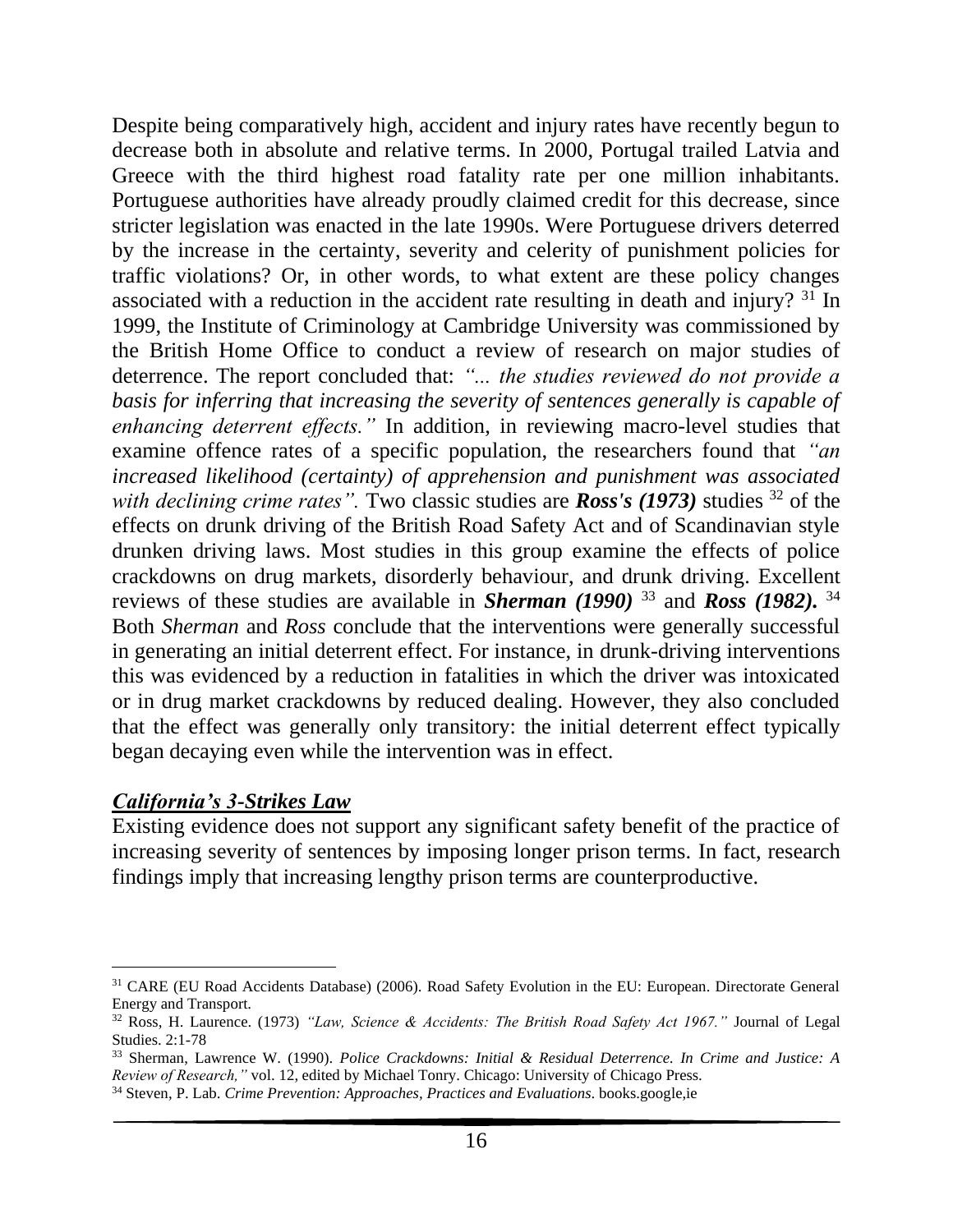Overall, the evidence indicates that the deterrent effect of lengthy prison sentences would not be substantially diminished if punishments were reduced from their current levels. Thus, policies such as California's 'three strikes law' <sup>35</sup> or mandatory minimum sentences that increase imprisonment not only burden state, but is a sentencing scheme that gives defendants a prison sentence of 25 years to life if they are convicted of three violent or serious felonies. The '3 strike laws' are also referred to as 'habitual offender laws'. The purpose of the laws is to drastically increase the punishment of those convicted of more than two serious crimes. '3 strikes law' also doubles the prison sentence for people convicted of any California felony that have two violent felonies or felony priors. <sup>36</sup> Research investigating the deterrent effects of legal sanctions is that deterrence is just one of several mechanisms by which legal sanctions can serve to prevent offending. <sup>37</sup> *Gibbs (1975)* <sup>38</sup> identifies at least nine other 'preventative consequence' or 'preventative mechanisms' of punishment in addition to deterrence. Three of these are: retribution (exacting vengeance through legal means to prevent acts of revenge), rehabilitation, (changing an offender's motivation to commit crimes) and incapitation, (physically preventing an offender from committing further crime).

#### *Get What They Deserve!*

Without a doubt, crime and our response to it are serious and often highly emotive topics. Many people are directly and indirectly affected by crime each year, the worst crimes plunging entire families into devastating loss. However, as a society we are in control of our response to crime and the way in which we punish it. In the process, the conception of prisoners as people unattached to anyone can be replaced by a realization that they are far-reaching ripple effects when a person is sent to prison. More often than not, innocent and overburdened family members – especially children - suffer for crimes of their loved one. While this may be true, prisoners should stop and think about the consequences of their criminal actions before embarking on criminal activity. After all, prisoners who break the law by committing serious motoring offences or other serious crimes presumably *'get what they deserve'.* Do you think the four men in Delhi, India who in 2012 gangraped a 23-year-old woman on a bus and who died shortly afterwards from her injuries got what they deserved? They were all hanged recently – the first hanging in India for five years.

<sup>35</sup> The expression "*three strikes and you're out"* is derived from baseball, where a batter against whom three strikes are recorded strikes out.

<sup>36</sup> Wright Valerie, Ph D (November 2010) *Difference in Criminal Justice Evaluating Certainty vs. Severity of Punishment.* sentencingproject.org (Last accessed 22 February 2020)

<sup>37</sup> Gibbs, J.P. (1975) *Crime. Punishment & Deterrence.* Elsevier Scientific Publishing Co. Ney York.

<sup>38</sup> Jack, P. Gibbs (1975). *Crime, Punishment & Deterrence.* New York, Elsevier, 1975, Pp. xi 259.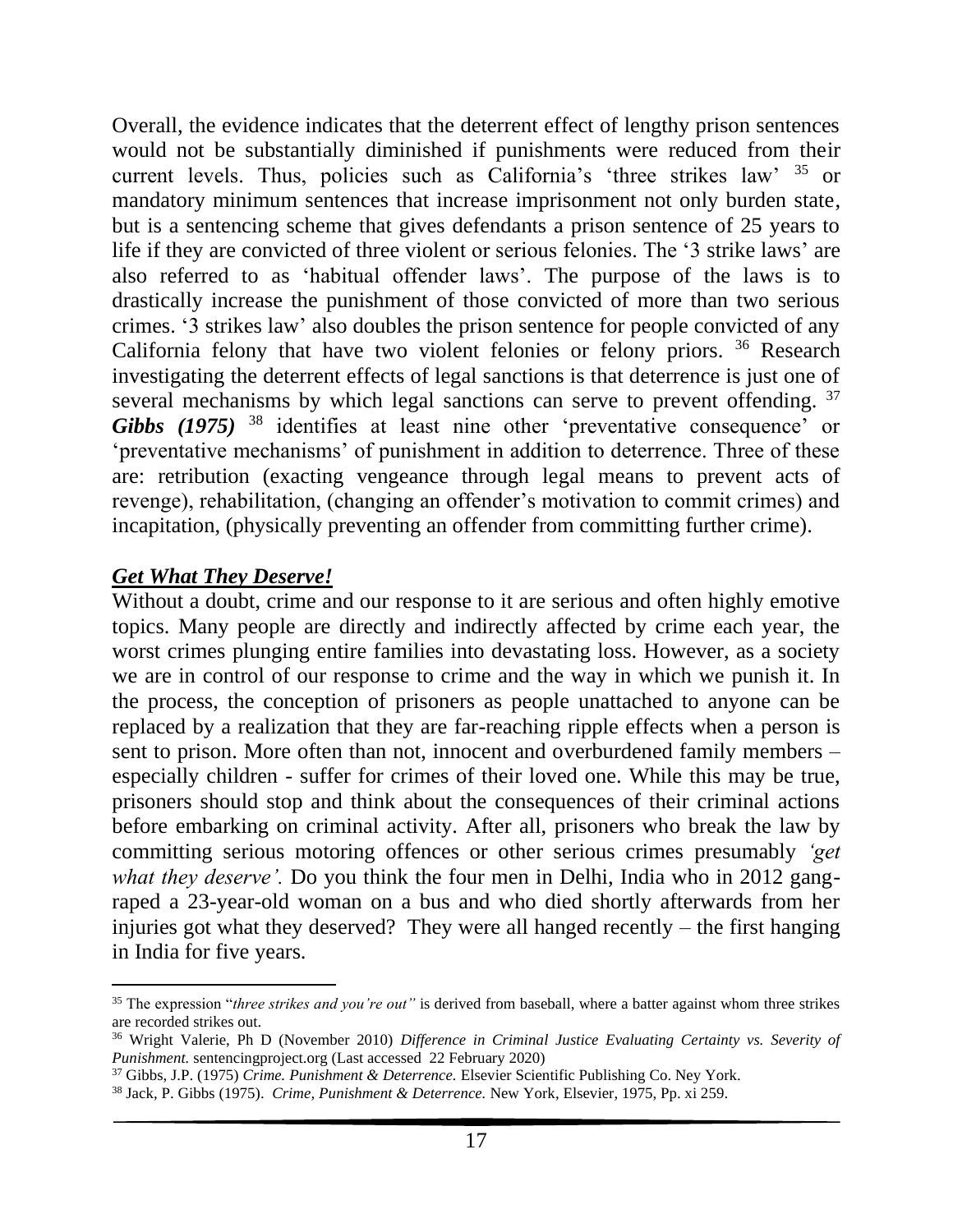A person who commits vehicular manslaughter, which is the serious crime of causing death of a human being due to illegal driving of a vehicle including gross negligence, drunk driving, reckless driving or speeding, deserves to be punished. By increasing certainty of punishment, potential offenders may be deterred by the risk of apprehension. For example, if there is an increase in the number of police patrolling roads on a holiday weekend, some drivers may reduce their speed in order to avoid a speed ticket or even attending court. Secondly, the severity of the punishment may influence behaviour of potential offenders with the consequences of their actions and conclude that risks of punishment are too severe. This is part of the logic behind California's "3 strikes law" and "truth in sentencing policies", to utilize the threat of very severe sentences in order to deter some persons from engaging in criminal behaviour. Another problem with the current prison system is that too many freedoms are given to the prisoners which sidetrack the whole reason of being there. As the UK's Justice Secretary, Chris Grayling put it: *"Prison is not meant to be a place that people enjoy being in. I don't (want to) see prisoners in this country sitting in cells watching the Sunday afternoon match on Sky Sports."* 

# *Conclusion*

Deterrence is one of the major areas of punishment prescribed by legislation and is a prominent feature of many criminal justice interventions designed to curtail criminal behaviour. It assumes that crime is a rational decision-making process in which potential offenders weigh the costs and benefits associated with an illegal act. If the anticipated costs are greater than the anticipated rewards, individuals will choose not to engage in the prohibited behaviour. Just like the rehabilitation issue, prisoners are not just locked up to be locked up, but there's a reason why they're there. If they are given too many luxuries then they won't reflect on what they did wrong and they'll come out of prison as the same person they were when they committed the crime. It is important for prisoners to understand that they're in prison because they committed a crime and are there to reform.Legislation alone is unlikely to deter road users from engaging in risky behaviours, but to be effective; it must be rigorously enforced and must strongly deter unlawful behaviour by generating awareness and fear of the consequences of breaking the law. This in turn depends on the degree of traffic surveillance, the severity of the penalty issued and the swiftness with which it is imposed. Public awareness campaigns can make legislation more effective. Despite existing laws, road traffic offences are still extremely high. For the past five decades or so, our criminal justice systems have relied nearly exclusively on punishment as the mechanism for reducing crime and recidivism.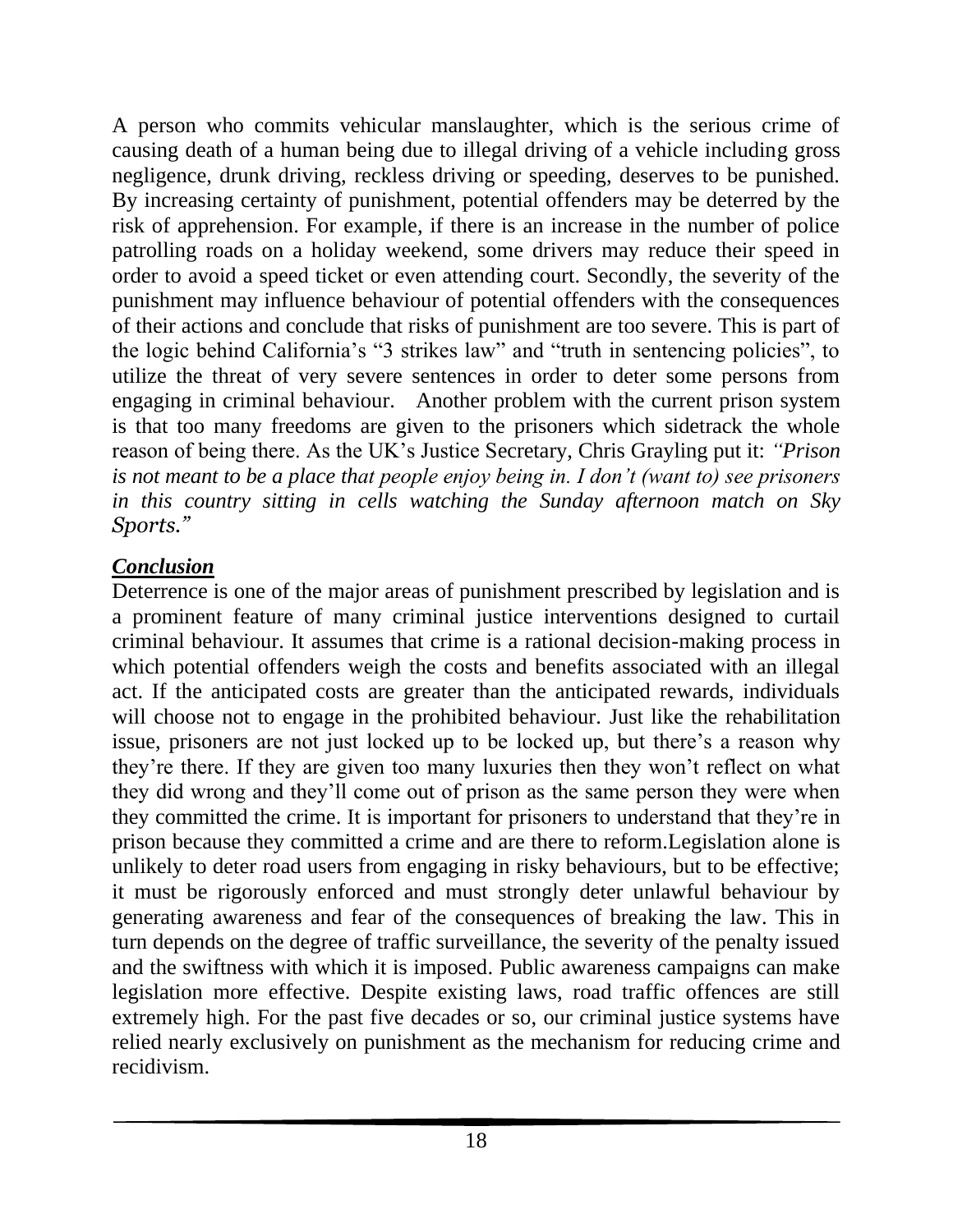It is argued that the tough on crime era produced overcrowded prison populations and the highest incarceration rates in Europe and was an increased financial burden on the state. But what are the authorities supposed to do - let these reptilian offenders off scot free, so they can continue on their 'merry way' committing further crime. The goal was to punish more and more individuals and to punish them more severely. The mantra was intuitive and logical – *"do the crime, do the time"* and *"lock 'em up and throw away the key."* Tough on crime is the brand, and we certainly delivered on the promise. <sup>39</sup> What has often happened in the past is that people have threatened punishment but have failed to carry it out. It's imperative in any initiative that is undertaken in sentencing, that the truly dangerous offenders - the recidivists motoring offenders and career criminals – be put away and serve their time. These offenders clearly lack the *je-ne-sais-quoi* qualities and it is this writer's contention that the punishment should fit the crime. The certainty of punishment even in moderation will also make a stronger impression. Today, much crime – including motoring offences - is dealt in the courts with the 'kid glove' treatment and some judges are 'soft' on crime and punishment. Sometimes, recidivist motoring offenders who have numerous convictions are given suspended sentences or even a modest monetary fine. What message does this send out to the general public, especially to the motoring public? The benefits of crime prevention and rehabilitation is to be acknowledged and commended, but when a person deliberately (one who has the *mens rea/premeditation )* breaks the law and perhaps kills an innocent person by drunken or reckless driving or terrorises shop staff when committing armed robbery then he/she should bear the full brunt of the law. In these cases, a noncustodial sentence for these miscreants would be inappropriate and would not act as a significant deterrent. They should face retribution, incarceration and incapacitation – similar to Phudit Kittitradilok (above) and suffer the pains of prison life. These pains include the deprivation not only of liberty, but deprivation of autonomy, security, goods and services, heterosexual relationships and sexual frustration. Most right-minded people wouldn't condone incarcerating those who commit motoring offences or those found guilty of minor crimes be condemned to notorious rat-infested and disease ridden prisons like Sabaneta Prison in Venezuela, San Pedro Le Paz in Ecuador or Bang Kwang Prison in Thailand where the daily food ration is a small bowl of watery soup, and where in many cases leads to death due to malnutrition and starvation.

<sup>39</sup> Kelly, William, R. Ph D Psychology Today. *Why punishment doesn't reduce crime.* psychologytoday.com